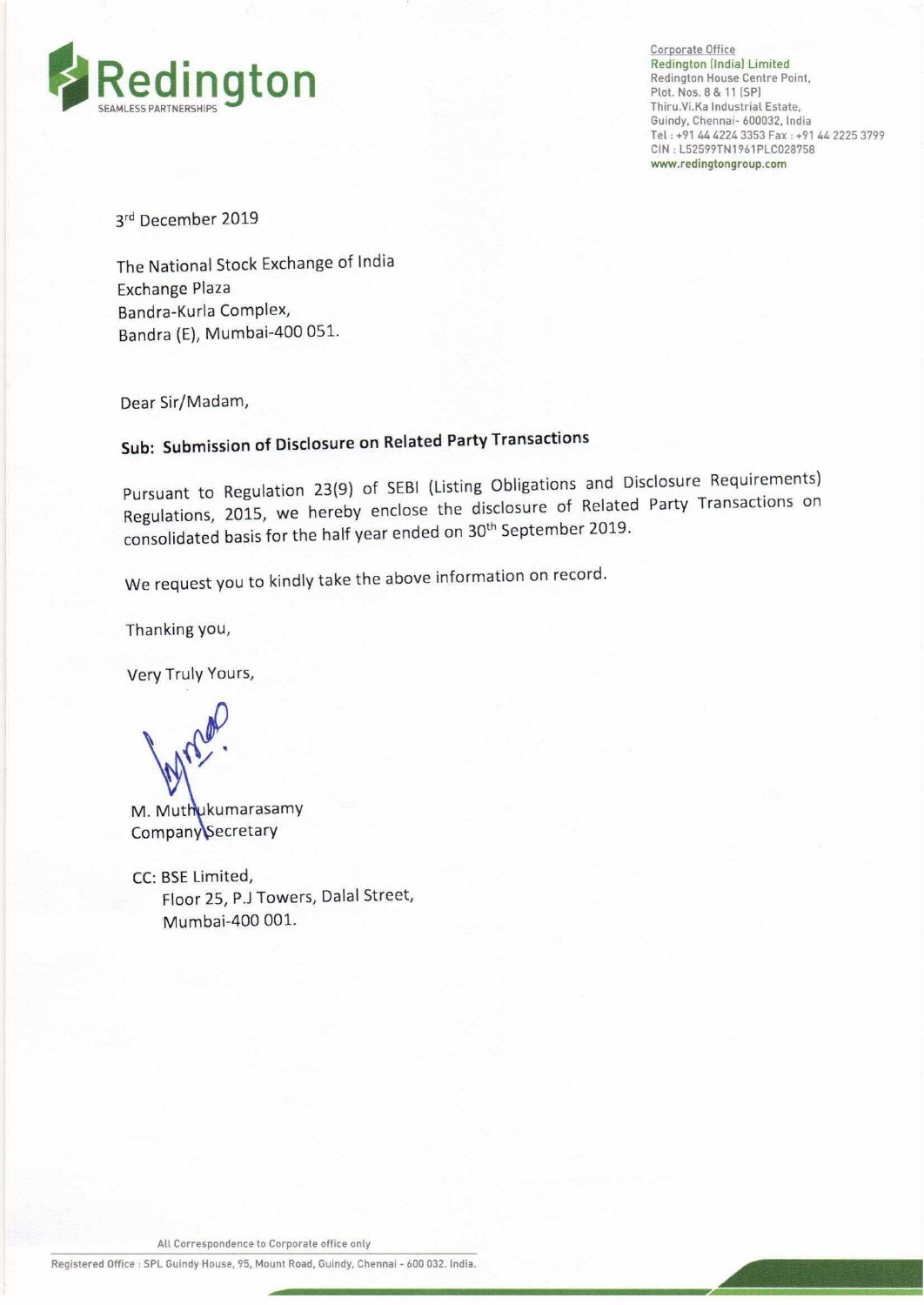

## 1. Related party disclosures

### i. Key Management Personnel (KMP)

- Mr. Raj Shankar, Managing Director
- Mr. E.H. Kasturi Rangan, Whole Time Director (Till May 22, 2019)

## ii. Names of related parties

| Redington                                                                               |                                                                                      |
|-----------------------------------------------------------------------------------------|--------------------------------------------------------------------------------------|
|                                                                                         |                                                                                      |
| <b>MLESS PARTNERSHIP</b>                                                                |                                                                                      |
|                                                                                         |                                                                                      |
|                                                                                         |                                                                                      |
|                                                                                         |                                                                                      |
|                                                                                         |                                                                                      |
| <b>Related party disclosures</b><br>1.                                                  |                                                                                      |
|                                                                                         |                                                                                      |
| i. Key Management Personnel (KMP)                                                       |                                                                                      |
| Mr. Raj Shankar, Managing Director                                                      |                                                                                      |
| Mr. E.H. Kasturi Rangan, Whole Time Director (Till May 22, 2019)                        |                                                                                      |
|                                                                                         | Mr. S.V. Krishnan, Whole Time Director & Chief Financial Officer (From May 22, 2019) |
|                                                                                         |                                                                                      |
| ii. Names of related parties                                                            |                                                                                      |
|                                                                                         |                                                                                      |
| Parties having Significant influence<br>the<br>on                                       | Synnex Mauritius Limited, Mauritius *                                                |
| Company                                                                                 | Synnex Australia Pty Limited, Australia*                                             |
| Associate                                                                               | Redington (India) Investments Limited                                                |
|                                                                                         |                                                                                      |
| Subsidiary of the associate                                                             | Currents Technology Retail (India) Limited *                                         |
|                                                                                         |                                                                                      |
| * Represents related parties with whom transactions have taken place during the period. |                                                                                      |
|                                                                                         |                                                                                      |
|                                                                                         | ₹ in Crores                                                                          |

| Redington                                                                                                                              |                                                                                       |  |
|----------------------------------------------------------------------------------------------------------------------------------------|---------------------------------------------------------------------------------------|--|
|                                                                                                                                        |                                                                                       |  |
| <b>Related party disclosures</b><br>1.                                                                                                 |                                                                                       |  |
|                                                                                                                                        |                                                                                       |  |
| i. Key Management Personnel (KMP)                                                                                                      |                                                                                       |  |
| Mr. Raj Shankar, Managing Director<br>Mr. E.H. Kasturi Rangan, Whole Time Director (Till May 22, 2019)<br>ii. Names of related parties | Mr. S.V. Krishnan, Whole Time Director & Chief Financial Officer (From May 22, 2019)  |  |
| Parties having Significant influence<br>the<br>on                                                                                      | Synnex Mauritius Limited, Mauritius *                                                 |  |
| Company                                                                                                                                | Synnex Australia Pty Limited, Australia*                                              |  |
| Associate<br>Subsidiary of the associate                                                                                               | Redington (India) Investments Limited<br>Currents Technology Retail (India) Limited * |  |
|                                                                                                                                        |                                                                                       |  |
| * Represents related parties with whom transactions have taken place during the period.                                                |                                                                                       |  |
|                                                                                                                                        | ₹ in Crores                                                                           |  |
| <b>Nature of Transactions</b>                                                                                                          | For the half-year ended<br>September 30, 2019<br>(Unaudited)                          |  |
|                                                                                                                                        | Parties having Significant<br>Influence                                               |  |
| <b>Synnex Mauritius Limited</b>                                                                                                        |                                                                                       |  |
| Dividend paid                                                                                                                          | 31.12                                                                                 |  |
| <b>Synnex Australia Pty Limited</b>                                                                                                    |                                                                                       |  |
| Service income                                                                                                                         | 0.16                                                                                  |  |
| Trade receivable at the period end                                                                                                     |                                                                                       |  |
|                                                                                                                                        | 0.08                                                                                  |  |
|                                                                                                                                        | ₹ in Crores                                                                           |  |
| <b>Nature of Transactions</b>                                                                                                          | For the half-year ended<br>September 30, 2019<br>(Unaudited)                          |  |
|                                                                                                                                        | Subsidiary of associate                                                               |  |
| <b>Currents Technology Retail (India) Limited</b>                                                                                      |                                                                                       |  |
| Sale of goods                                                                                                                          | 20.80                                                                                 |  |
| Interest income<br>Net movement in outstanding balances*                                                                               | 0.75<br>(25.38)                                                                       |  |

#### ₹ in Crores

| Service income                                    | 0.16                                                         |
|---------------------------------------------------|--------------------------------------------------------------|
| Trade receivable at the period end                | 0.08                                                         |
|                                                   | ₹ in Crores                                                  |
| <b>Nature of Transactions</b>                     | For the half-year ended<br>September 30, 2019<br>(Unaudited) |
|                                                   | Subsidiary of associate                                      |
| <b>Currents Technology Retail (India) Limited</b> |                                                              |
| Sale of goods                                     | 20.80                                                        |
| Interest income                                   | 0.75                                                         |
| Net movement in outstanding balances*             | (25.38)                                                      |
| * Adjusted for Provision/write-off                |                                                              |
|                                                   |                                                              |
|                                                   |                                                              |
|                                                   |                                                              |